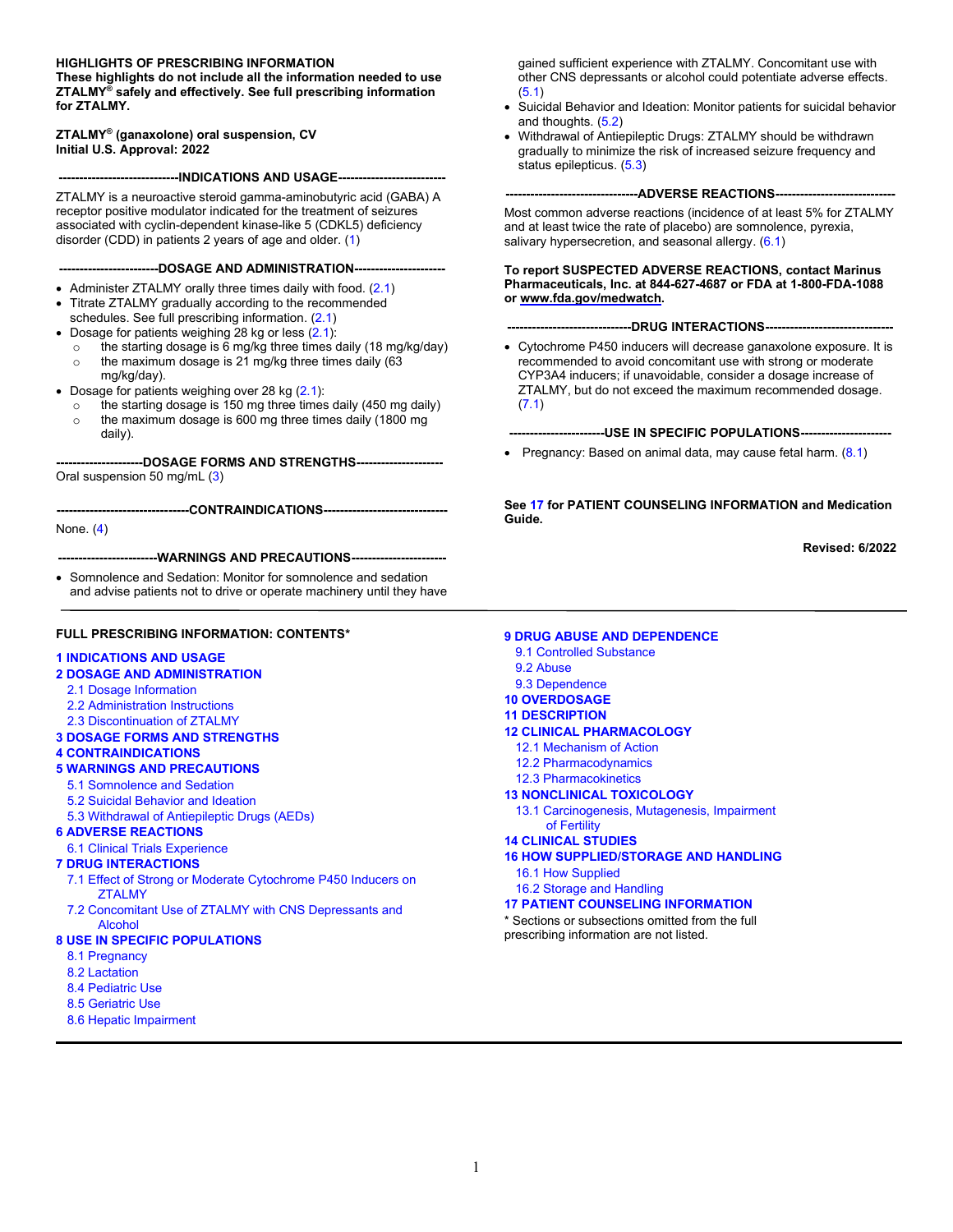# <span id="page-1-4"></span>**FULL PRESCRIBING INFORMATION**

# <span id="page-1-0"></span>**1 INDICATIONS AND USAGE**

ZTALMY is indicated for the treatment of seizures associated with cyclin-dependent kinase-like 5 (CDKL5) deficiency disorder (CDD) in patients 2 years of age and older.

# <span id="page-1-1"></span>**2 DOSAGE AND ADMINISTRATION**

#### <span id="page-1-2"></span>**2.1 Dosage Information**

ZTALMY is administered by mouth three times daily and must be taken with food *[see Clinical Pharmacology ([12.3\)](#page-8-4)]*.

The recommended titration schedule and maintenance dosage are based on body weight for patients weighing 28 kg or less. Dosage recommendations for patients weighing 28 kg or less are included in [Table 1](#page-1-4), and dosage recommendations for patients weighing more than 28 kg are included in [Table 2](#page-1-4). Dosage should be increased based on tolerability no more frequently than every 7 days. Titration increments should not exceed those shown in [Table 1](#page-1-4) and [Table 2](#page-1-4).

## **Table 1 ZTALMY Recommended Titration Schedule for Patients Weighing 28 kg or Less**

| <b>Dosage</b>              | <b>Total Daily Dosage</b> | Days          |
|----------------------------|---------------------------|---------------|
| 6 mg/kg three times daily  | 18 mg/kg/day              | 1 to 7        |
| 11 mg/kg three times daily | 33 mg/kg/day              | 8 to 14       |
| 16 mg/kg three times daily | 48 mg/kg/day              | 15 to 21      |
| 21 mg/kg three times daily | 63 mg/kg/day              | 22 to ongoing |

### **Table 2 ZTALMY Recommended Titration Schedule for Patients Weighing More Than 28 kg**

| <b>Dosage</b>            | mL per Dose | <b>Total daily dosage</b> | <b>Days</b>   |
|--------------------------|-------------|---------------------------|---------------|
| 150 mg three times daily |             | 450 mg                    | 1 to $7$      |
| 300 mg three times daily |             | 900 mg                    | 8 to 14       |
| 450 mg three times daily |             | 1350 mg                   | 15 to 21      |
| 600 mg three times daily |             | 1800 mg                   | 22 to ongoing |

### <span id="page-1-3"></span>**2.2 Administration Instructions**

See the Instructions for Use for complete instructions on how to properly prepare and administer ZTALMY.

Shake the bottle thoroughly for at least 1 minute and then wait for 1 minute before measuring and administering each dose.

Measure and administer the prescribed dose using the oral syringe(s) provided by your pharmacist. A household teaspoon or tablespoon is not an adequate measuring device and should not be used.

ZTALMY must be administered with food *[see Clinical Pharmacology ([12.3](#page-8-4))]*.

Discard any unused ZTALMY oral suspension after 30 days of first opening the bottle *[see How Supplied/Storage and Handling ([16.2\)](#page-12-4)]*.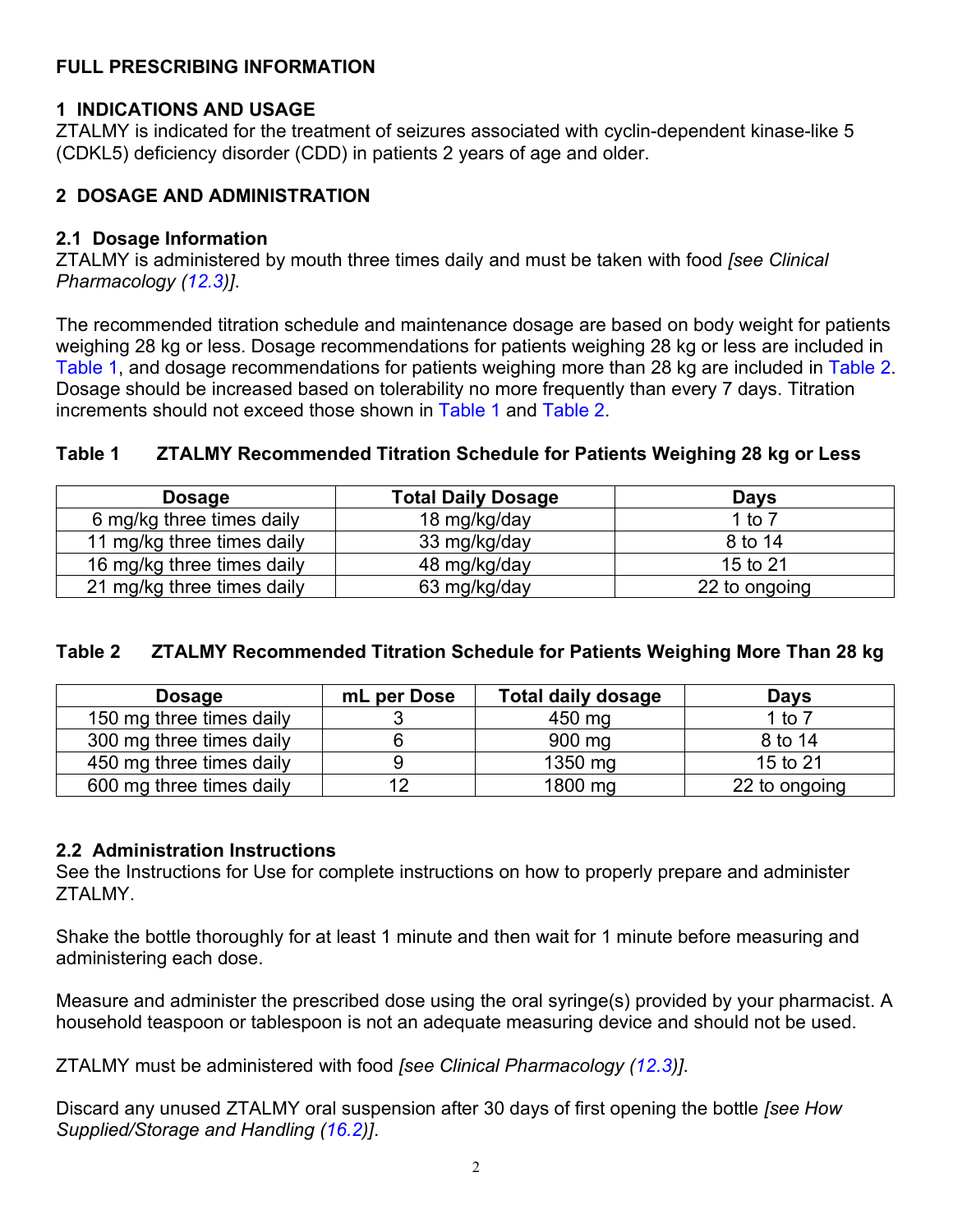# <span id="page-2-6"></span><span id="page-2-2"></span>**2.3 Discontinuation of ZTALMY**

Decrease the dose of ZTALMY gradually when discontinuing treatment. As with all antiepileptic drugs, abrupt discontinuation should be avoided, when possible, to minimize the risk of increased seizure frequency and status epilepticus *[see Warnings and Precautions ([5.3\)](#page-3-3)]*.

## <span id="page-2-0"></span>**3 DOSAGE FORMS AND STRENGTHS**

Oral suspension: 50 mg/mL ganaxolone. Each bottle contains 110 mL of white to off-white cherry flavored suspension.

### <span id="page-2-1"></span>**4 CONTRAINDICATIONS**

None.

## <span id="page-2-3"></span>**5 WARNINGS AND PRECAUTIONS**

### <span id="page-2-4"></span>**5.1 Somnolence and Sedation**

ZTALMY can cause somnolence and sedation. In Study 1 *[see Clinical Studies ([14\)](#page-10-3)]*, the incidence of somnolence and sedation was 44% in patients treated with ZTALMY, compared with 24% in patients receiving placebo. Somnolence and sedation appeared early during treatment and were generally dose-related *[see Adverse Reactions ([6.1](#page-3-3))]*.

Other central nervous system (CNS) depressants, including opioids, antidepressants, and alcohol, could potentiate somnolence and sedation in patients receiving ZTALMY *[see Clinical Pharmacology ([12.3\)](#page-8-4)]*. Prescribers should monitor patients for somnolence and sedation, and advise patients not to drive or operate machinery until they have gained sufficient experience on ZTALMY to gauge whether it adversely affects their ability to drive or operate machinery.

### <span id="page-2-5"></span>**5.2 Suicidal Behavior and Ideation**

Antiepileptic drugs (AEDs), including ZTALMY, increase the risk of suicidal thoughts or behavior in patients taking these drugs for any indication. Patients treated with an AED for any indication should be monitored for the emergence or worsening of depression, suicidal thoughts or behavior, or any unusual changes in mood or behavior.

Pooled analyses of 199 placebo-controlled clinical trials (mono- and adjunctive therapy) of 11 different AEDs, that did not include ZTALMY, showed that patients randomized to one of the AEDs had approximately twice the risk (adjusted Relative Risk 1.8, 95% CI:1.2, 2.7) of suicidal thinking or behavior compared to patients randomized to placebo. In these trials, which had a median treatment duration of 12 weeks, the estimated incidence rate of suicidal behavior or ideation among 27,863 AED-treated patients was 0.43%, compared to 0.24% among 16,029 placebo-treated patients, representing an increase of approximately one case of suicidal thinking or behavior for every 530 patients treated. There were 4 suicides in drug-treated patients in the trials and none in placebo-treated patients, but the number is too small to allow any conclusion about drug effect on suicide.

The increased risk of suicidal thoughts or behavior with AEDs was observed as early as 1 week after starting drug treatment with AEDs and persisted for the duration of treatment assessed. Because most trials included in the analysis did not extend beyond 24 weeks, the risk of suicidal thoughts or behavior beyond 24 weeks could not be assessed.

The risk of suicidal thoughts or behavior was generally consistent among drugs in the data analyzed. The finding of increased risk with AEDs of varying mechanisms of action and across a range of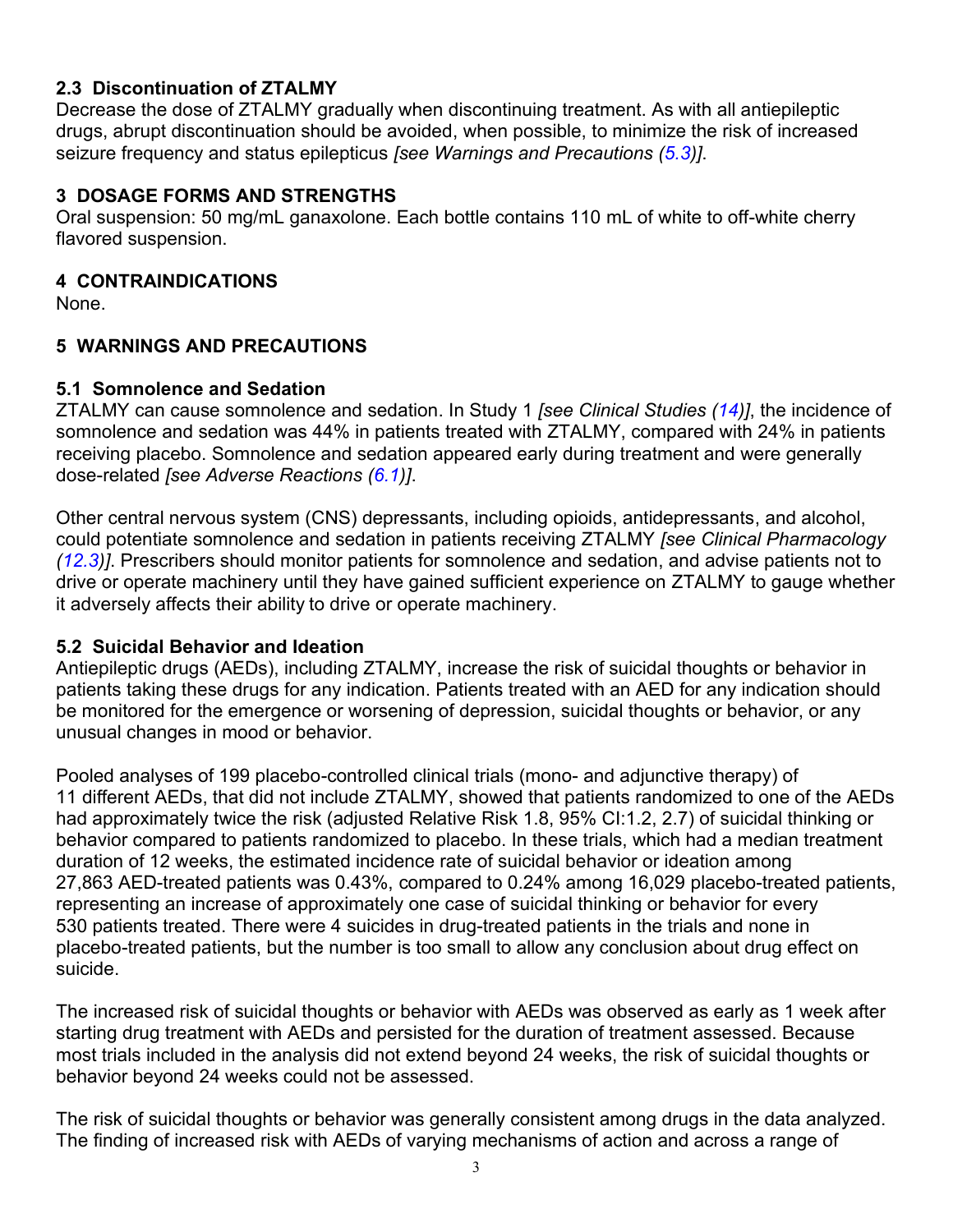<span id="page-3-3"></span>indications suggests that the risk applies to all AEDs used for any indication. The risk did not vary substantially by age (5-100 years) in the clinical trials analyzed. [Table 3](#page-3-3) shows absolute and relative risk by indication for all evaluated AEDs.

# **Table 3 Risk of Suicidal Thoughts or Behaviors by Indication for Antiepileptic Drugs in the Pooled Analysis**

| <b>Indication</b> | <b>Placebo</b><br><b>Patients with</b><br><b>Events per</b><br>1000 Patients | <b>Drug Patients</b><br>with Events<br>per<br>1000 Patients | <b>Relative Risk:</b><br><b>Incidence of Events</b><br>in Drug<br><b>Patients/Incidence</b><br>in Placebo Patients | <b>Risk Difference:</b><br><b>Additional Drug</b><br><b>Patients with Events</b><br>per 1000 Patients |
|-------------------|------------------------------------------------------------------------------|-------------------------------------------------------------|--------------------------------------------------------------------------------------------------------------------|-------------------------------------------------------------------------------------------------------|
| Epilepsy          | 1.0                                                                          | 3.4                                                         | 3.5                                                                                                                | 2.4                                                                                                   |
| Psychiatric       | 5.7                                                                          | 8.5                                                         | 1.5                                                                                                                | 2.9                                                                                                   |
| Other             | 1.0                                                                          | 1.8                                                         | 1.9                                                                                                                | 0.9                                                                                                   |
| Total             | 2.4                                                                          | 4.3                                                         | 1.8                                                                                                                | 1.9                                                                                                   |

The relative risk for suicidal thoughts or behavior was higher in clinical trials in patients with epilepsy than in clinical trials in patients with psychiatric or other conditions, but the absolute risk differences were similar for the epilepsy and psychiatric indications.

Anyone considering prescribing ZTALMY, or any other AED must balance the risk of suicidal thoughts or behaviors with the risk of untreated illness. Epilepsy and many other illnesses for which AEDs are prescribed are themselves associated with morbidity and mortality and an increased risk of suicidal thoughts and behavior. Should suicidal thoughts and behavior emerge during treatment, consider whether the emergence of these symptoms in any given patient may be related to the illness being treated.

# <span id="page-3-0"></span>**5.3 Withdrawal of Antiepileptic Drugs**

As with most AEDs, ZTALMY should be withdrawn gradually because of the risk of increased seizure frequency and status epilepticus *[see Dosage and Administration [\(2.3](#page-2-6))]*. If withdrawal is needed because of a serious adverse event, rapid discontinuation can be considered.

# <span id="page-3-1"></span>**6 ADVERSE REACTIONS**

The following important adverse reactions are described elsewhere in the labeling:

- Somnolence and Sedation *[see Warnings and Precautions ([5.1](#page-2-6))]*
- Suicidal Behavior and Ideation *[see Warnings and Precautions ([5.2](#page-2-6))]*
- Withdrawal of Antiepileptic Drugs *[see Warnings and Precautions ([5.3\)](#page-3-3)]*

# <span id="page-3-2"></span>**6.1 Clinical Trials Experience**

Because clinical trials are conducted under widely varying conditions, adverse reaction rates observed in the clinical trials of a drug cannot be directly compared to rates in the clinical trials of another drug and may not reflect the rates observed in practice.

In controlled and uncontrolled trials in patients with seizures associated with CDD, 102 patients were treated with ZTALMY, including 83 patients treated for more than 6 months, and 50 patients treated for more than 1 year.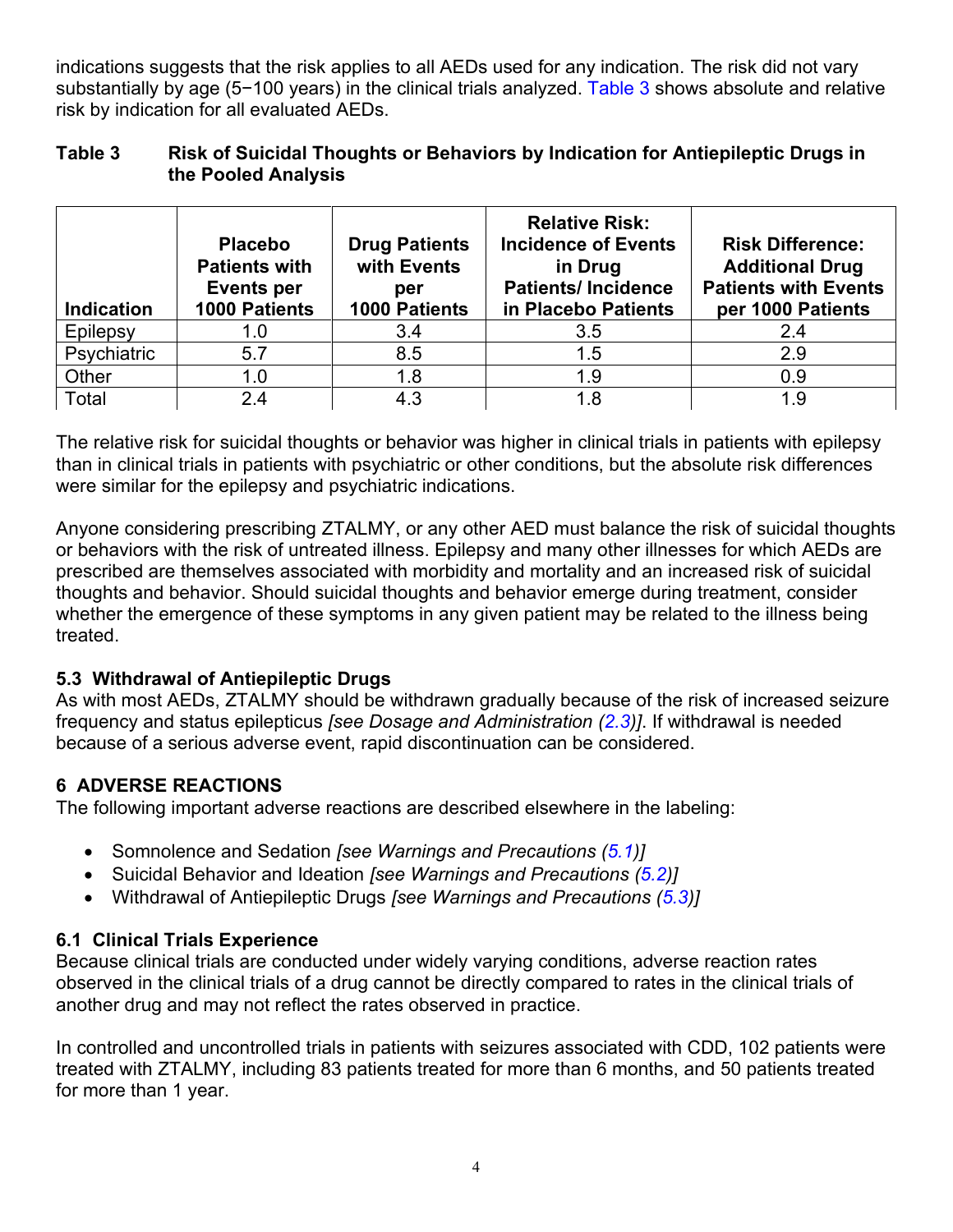<span id="page-4-2"></span>In Study 1, 50 patients received ZTALMY *[see Clinical Studies ([14\)](#page-10-3)]*. The duration of treatment in this trial was up to 17 weeks. Approximately 78% of these patients were female, 92% were White, and the mean age was 6.8 years (range 2 to 19 years). All patients receiving ZTALMY, except 1, were taking other AEDs. Adverse reactions in these patients are presented below.

The most common adverse reactions (an incidence of at least 5% and at least twice the rate of placebo) were somnolence, pyrexia, salivary hypersecretion, and seasonal allergy ([Table 4\)](#page-4-2).

The adverse reactions leading to treatment discontinuation in ZTALMY-treated patients were somnolence and seizure (1 patient) and seizure (1 patient).

Twenty-two percent of ZTALMY-treated patients had dosing interrupted or reduced because of any adverse reaction, compared to 16% of placebo-treated patients. The most frequent adverse reactions leading to a dose interruption or reduction in ZTALMY-treated patients were somnolence (10%) and sedation (2%).

[Table 4](#page-4-2) presents the adverse reactions that occurred in ZTALMY-treated patients with seizures associated with CDD at a rate of at least 3% and at a rate greater than in placebo-treated patients during the double-blind phase.

## **Table 4 Adverse Reactions that Occurred in ZTALMY-Treated Patients with Seizures Associated with CDD at a Rate of At Least 3% and Greater Than in Placebo (Study 1)**

| <b>Adverse Reactions</b>          | <b>ZTALMY</b><br>$(N=50)$<br>$\%$ | <b>Placebo</b><br>$(N=51)$<br>$\%$ |
|-----------------------------------|-----------------------------------|------------------------------------|
| Somnolence*                       | 38                                | 20                                 |
| Pyrexia                           | 18                                | 8                                  |
| Upper respiratory tract infection | 10                                | 6                                  |
| Sedation                          | 6                                 |                                    |
| <b>Salivary Hypersecretion</b>    | 6                                 | っ                                  |
| Seasonal allergy                  | 6                                 |                                    |
| <b>Bronchitis</b>                 |                                   |                                    |
| Influenza                         |                                   | っ                                  |
| Gait disturbance                  |                                   | റ                                  |
| Nasal congestion                  |                                   | າ                                  |

\* somnolence includes the terms lethargy and hypersomnia

# <span id="page-4-0"></span>**7 DRUG INTERACTIONS**

# <span id="page-4-1"></span>**7.1 Effect of Strong or Moderate Cytochrome P450 Inducers on ZTALMY**

Coadministration of ZTALMY with CYP450 inducers, such as strong or moderate CYP3A4 inducers, will decrease ganaxolone exposure, which can lower the efficacy of ZTALMY *[see Clinical Pharmacology [\(12.3\)](#page-8-4)]*.

It is recommended to avoid concomitant use of strong or moderate CYP3A4 inducers with ZTALMY. When concomitant use of strong or moderate CYP3A4 inducers is unavoidable, consider an increase in the dosage of ZTALMY; however, do not exceed the maximum daily dosage of ZTALMY *[see Dosage and Administration [\(2.1\)](#page-1-4)]*.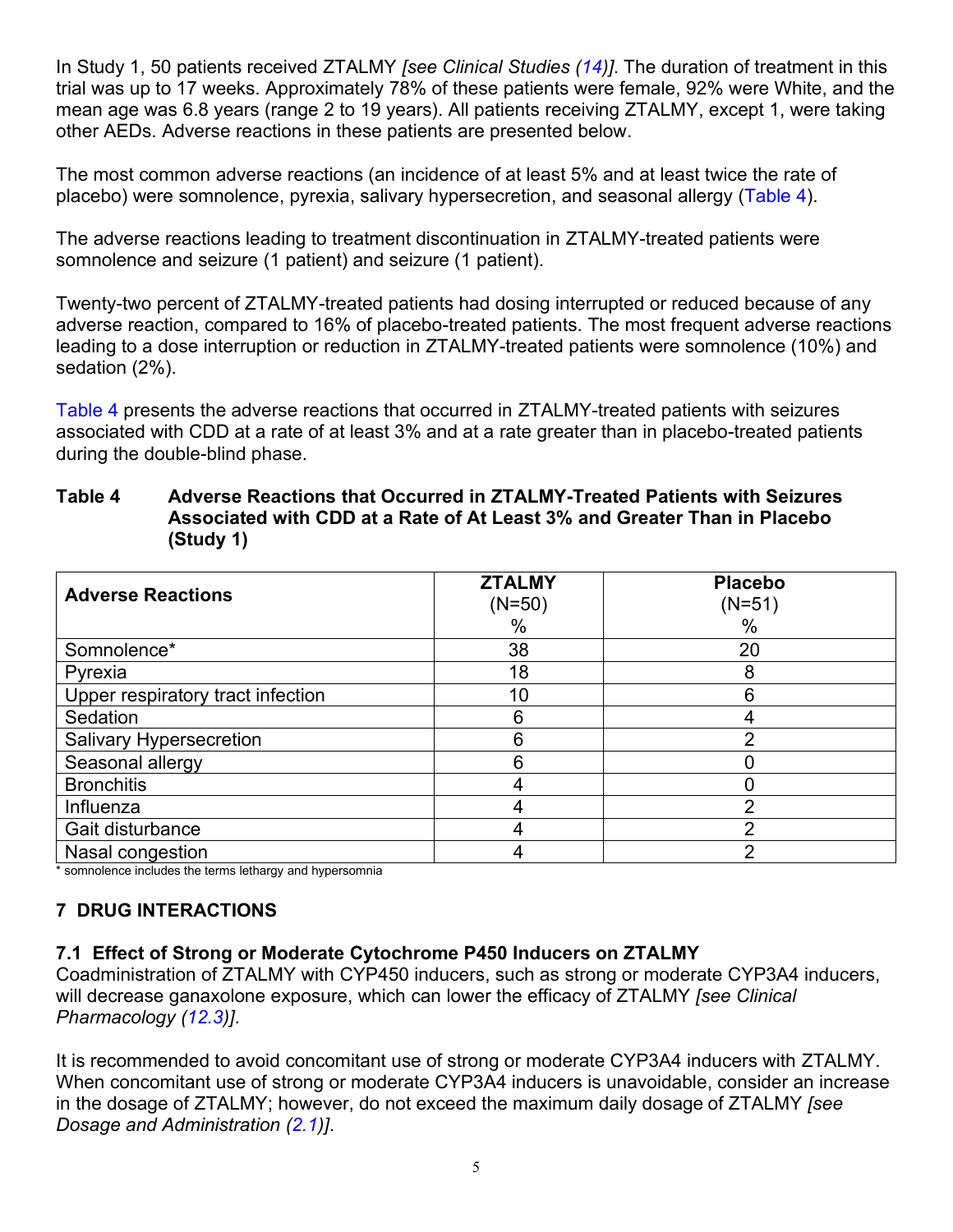<span id="page-5-3"></span>In patients on a stable ZTALMY dosage who are initiating or increasing the dosages of enzymeinducing antiepileptic drugs (e.g., carbamazepine, phenytoin, phenobarbital, and primidone), the ZTALMY dosage may need to be increased; however, do not exceed the maximum daily dosage of ZTALMY *[see Dosage and Administration [\(2.1\)](#page-1-4)]*.

# <span id="page-5-0"></span>**7.2 Concomitant Use of ZTALMY with CNS Depressants and Alcohol**

Concomitant use of ZTALMY with CNS depressants, including alcohol, may increase the risk of somnolence and sedation *[see Warnings and Precautions ([5.1\)](#page-2-6)]*.

# <span id="page-5-1"></span>**8 USE IN SPECIFIC POPULATIONS**

# <span id="page-5-2"></span>**8.1 Pregnancy**

## Pregnancy Exposure Registry

There is a pregnancy exposure registry that monitors pregnancy outcomes in women exposed to antiepileptic drugs (AEDs), such as ZTALMY, during pregnancy. Encourage women who are taking ZTALMY during pregnancy to enroll in the North American Antiepileptic Drug (NAAED) Pregnancy Registry by calling the toll free number 1-888-233-2334 or visiting http://www.aedpregnancyregistry.org/.

### Risk Summary

There are no available data on ZTALMY use in pregnant women to inform a drug-associated risk of adverse developmental outcomes. In animal studies, adverse effects on development were observed in mice (fetal malformations) and rats (neurobehavioral and growth impairment) following exposure during organogenesis (mouse) or throughout gestation and lactation (rat) at maternal exposures lower than that in human adults at the maximum recommended human dose (MRHD) of 1800 mg. In addition, neuronal death was observed in rats exposed to ganaxolone during a period of brain development that begins during the third trimester of pregnancy in humans and continues during the first few years after birth.

In the US general population, the estimated background risk of major birth defects and miscarriage in clinically recognized pregnancies is 2% to 4% and 15% to 20%, respectively. The background risks of major birth defects and miscarriage for the indicated populations are unknown.

# Data

### *Animal Data*

In an embryofetal development study in mice, oral administration of ganaxolone (0, 50, 175, or 300 mg/kg/day) throughout the period of organogenesis resulted in increased incidences of fetal malformations (external and/or visceral) at all doses in the absence of maternal toxicity. Maternal plasma drug exposures (AUC) at the low-effect dose (50 mg/kg/day) for embryofetal developmental toxicity in the mouse were approximately 10-fold lower than that in humans at the MRHD.

In a combined embryofetal development and pre- and postnatal development study in rats, ganaxolone (0, 10, 20, or 40 mg/kg/day) was administered orally to females throughout gestation and lactation. There were no effects on embryofetal growth, survival, or morphology; however, adverse effects on offspring growth (delayed reflex development, decreased body weight gain) were observed during the postnatal period (prior to and after weaning) at the high dose, and neurobehavioral impairment (decreased locomotor activity) was observed in the offspring at the two highest doses. The no-effect dose (10 mg/kg/day) for pre- and postnatal developmental toxicity in rats was associated with maternal drug exposures less than that in humans at the MRHD.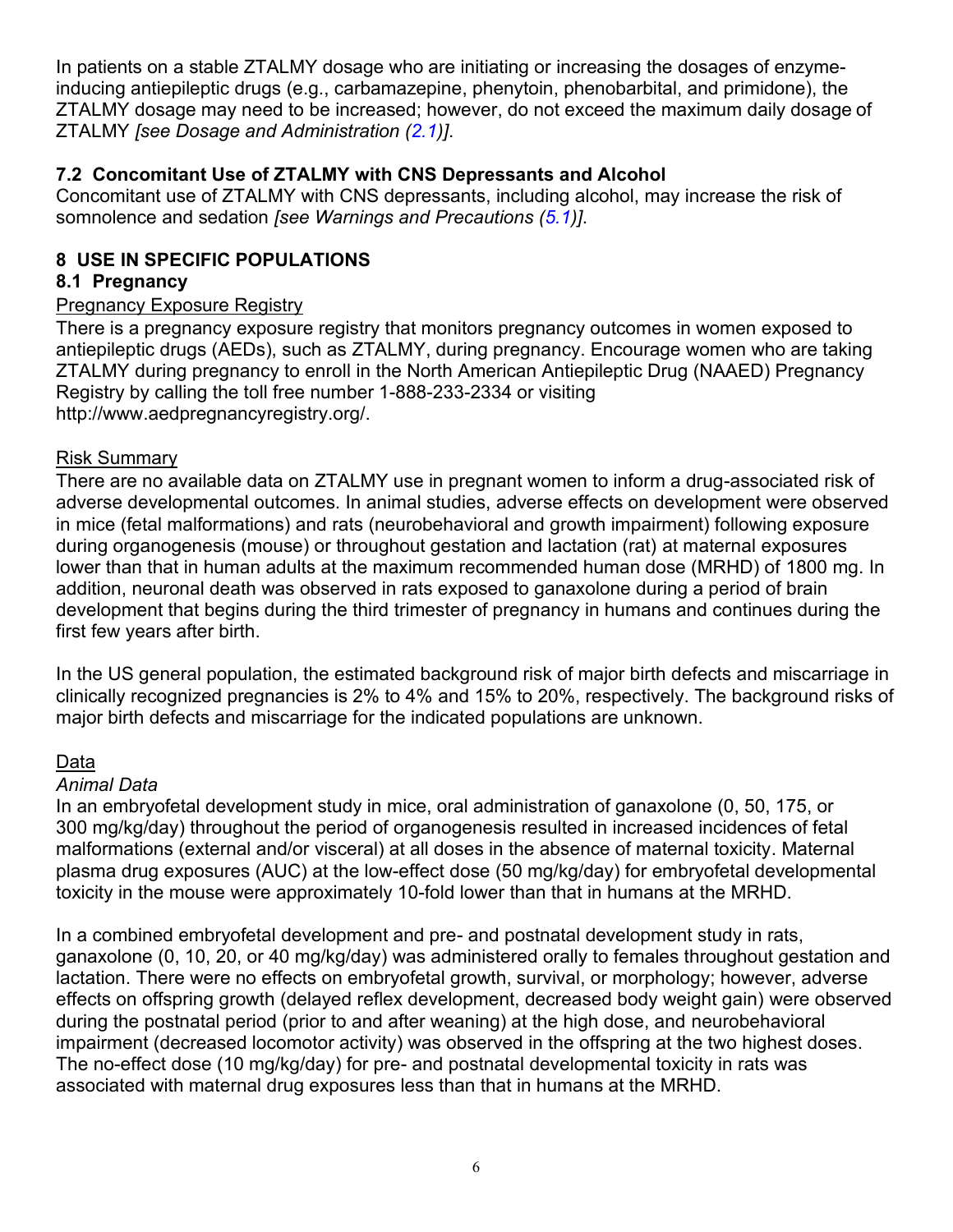<span id="page-6-2"></span>Oral administration of ganaxolone (0, 10, 45, or 90 mg/kg/day) to rats on postnatal day (PND) 7 resulted in widespread apoptotic neurodegeneration in the brain (cortex, thalamus, and hippocampus) at all doses; a no-effect dose was not identified. Brain development on PND 7 in rat corresponds to that beginning in humans during the third trimester of pregnancy and continuing for the first several months to years after birth *[see Use in Specific Populations ([8.4\)](#page-6-2)]*.

# <span id="page-6-0"></span>**8.2 Lactation**

# Risk Summary

Ganaxolone is excreted in human milk. Following a single oral dose of ganaxolone (300 mg), ganaxolone exposures (AUC<sub>(0-24 h)</sub>) in human milk were approximately 4 times higher than those in maternal plasma, resulting in an estimated daily dose in the infant of less than 1% of the maternal dose *(see Data)*. The effects of ganaxolone on milk production and the breastfed infant are unknown.

The developmental and health benefits of breastfeeding should be considered along with the mother's clinical need for ZTALMY, and any potential adverse effects on the breastfed child from ZTALMY, or from the underlying maternal condition.

# Data

A study was conducted in 5 healthy adult lactating women treated with a 300 mg oral dose of ganaxolone. Ganaxolone exposures in breast milk were approximately 4 times those in maternal plasma. The calculated maximum relative infant dose for ganaxolone is approximately 0.157 mg/kg/day based on an average milk intake of 150 mL/kg/day, which is less than 1% of the maternal dose, and approximately 0.24% the labeled pediatric dose of 63 mg/kg/day.

# <span id="page-6-1"></span>**8.4 Pediatric Use**

The safety and effectiveness of ZTALMY for the treatment of seizures associated with CDD have been established in pediatric patients 2 years of age and older.

The use of ZTALMY for the treatment of seizures associated with CDD in patients 2 years of age and older is supported by a randomized, double-blind, placebo-controlled trial that included 99 pediatric patients 2 to less than 18 years of age *[see Clinical Studies ([14\)](#page-10-3)]*.

Safety and effectiveness of ZTALMY in pediatric patients below 2 years of age have not been established.

# Juvenile Animal Data

Oral administration of ganaxolone (0, 20, 45, 90/150/250/500 mg/kg/day) to juvenile rats from postnatal day (PND) 7 through PND 91 resulted in deaths associated with sedation and decreased male reproductive organ weights at the mid and high doses, and delayed female sexual maturation and decreased brain weights at all doses. There were no adverse effects on neurobehavioral (locomotor activity, auditory startle response, learning and memory) or reproductive function. A noeffect dose was not established. The lowest dose producing developmental toxicity in juvenile rats (20 mg/kg/day) was associated with plasma drug exposures (AUC) less than that in pediatric patients at the maximum recommended human dose (MRHD) of 1800 mg.

Oral administration of ganaxolone (0, 10, 45, or 90 mg/kg/day) to rats on postnatal day (PND) 7 resulted in widespread neuronal death in multiple brain regions, including cortex, thalamus, and hippocampus, at all doses. The pattern and extent of neuronal death was similar to that produced by intraperitoneal injection of the positive control, the NMDA receptor antagonist MK-801 (1 mg/kg). The hippocampus, in particular, is recognized to have an important role in learning and memory. Effects of ganaxolone and MK-801 on neurobehavioral function were not assessed in this study. Brain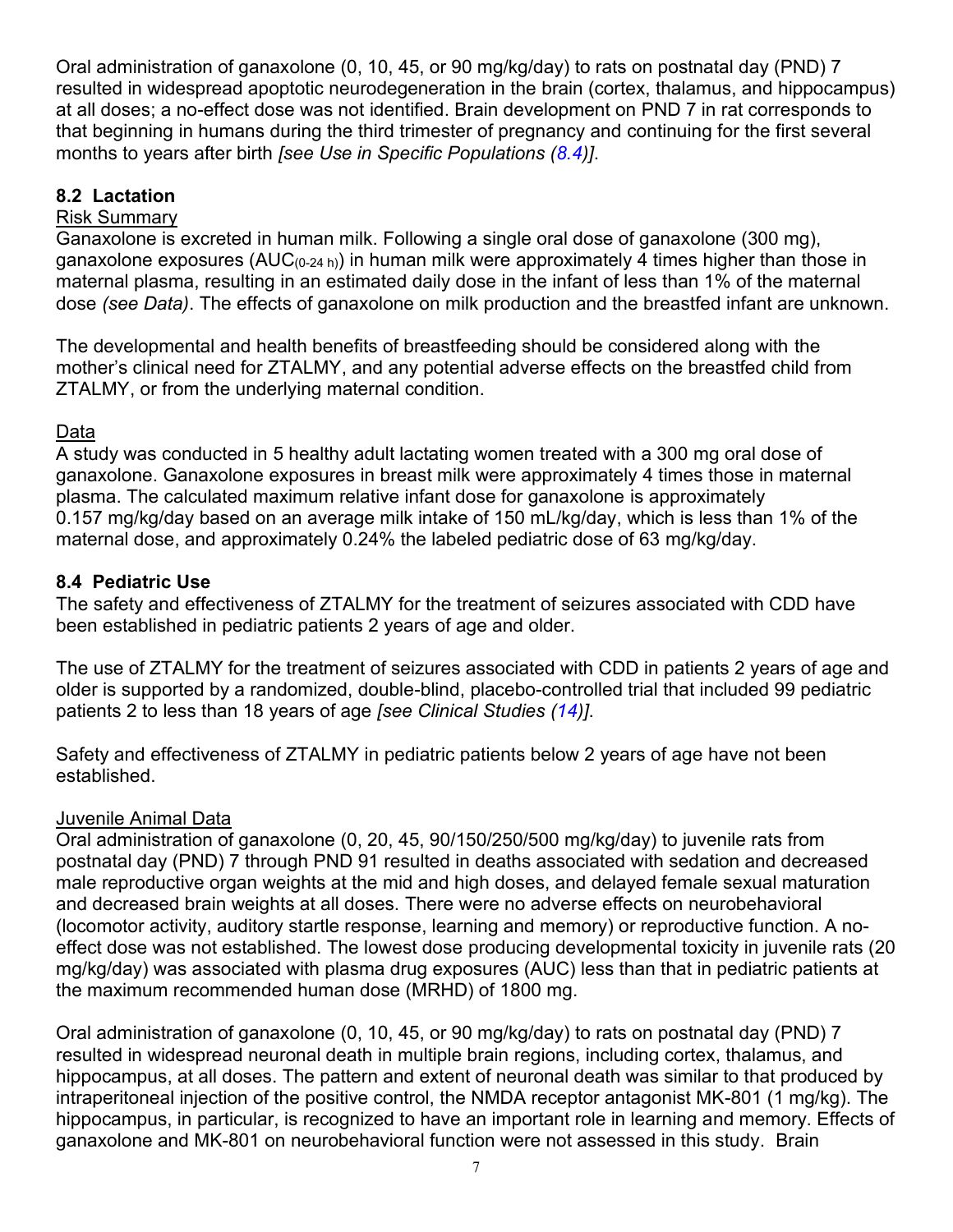<span id="page-7-7"></span>development on PND 7 in rat corresponds to that beginning in humans during the third trimester of pregnancy and continuing for the first several months to years after birth. At the lowest-effect dose for neuronal death, plasma drug exposure in the neonatal rat was less than that in pediatric patients at the MRHD.

# <span id="page-7-0"></span>**8.5 Geriatric Use**

CDD is largely a disease of pediatric and young adult patients. Clinical studies of ZTALMY did not include patients 65 years of age and older.

## <span id="page-7-1"></span>**8.6 Hepatic Impairment**

The influence of hepatic impairment on the pharmacokinetics of ZTALMY has not been evaluated. Since ganaxolone undergoes clearance via the hepatic route, hepatic impairment can increase ganaxolone exposure.

Monitor patients with impaired hepatic function for the incidence of adverse reactions *[see Warnings and Precautions ([5\)](#page-2-6) and Adverse Reactions ([6](#page-3-3))]*. Patients with impaired hepatic function may require a reduced dosage of ZTALMY.

# <span id="page-7-2"></span>**9 DRUG ABUSE AND DEPENDENCE**

## <span id="page-7-3"></span>**9.1 Controlled Substance**

ZTALMY contains ganaxolone, a Schedule V controlled substance (CV).

## <span id="page-7-4"></span>**9.2 Abuse**

Ganaxolone has potential for abuse. Abuse is the intentional non-therapeutic use of a drug, even once, to achieve a desired psychological or physiological effect. In a human abuse potential study, 400, 800, and 2000 mg oral doses of ZTALMY were compared to a 6 mg oral dose of lorazepam and placebo. On positive subjective measures of "drug liking", "overall drug liking", "high", "good drug effects", and "take drug again", the 400 and 800 mg doses of ZTALMY produced mean scores that were within or just outside of the acceptable placebo range and were not statistically significantly different than placebo. The 2000 mg dose of ZTALMY produced responses on these positive subjective measures that were slightly greater than the acceptable placebo range and were statistically significantly greater than placebo. Scores on these positive subjective measures for all three doses of ZTALMY were statistically significantly lower than those produced by lorazepam.

### <span id="page-7-5"></span>**9.3 Dependence**

Physical dependence is a state that develops as a result of physiological adaptation in response to repeated drug use, manifested by withdrawal signs and symptoms after abrupt discontinuation or a significant dose reduction of a drug. During clinical studies with ZTALMY, it was not possible to assess physical dependence because abrupt discontinuation of an antiepileptic medication in patients with epilepsy presents a serious safety concern. It is recommended that ZTALMY be tapered according to the dosage recommendations, unless symptoms warrant immediate discontinuation *[see Dosage and Administration ([2.3](#page-2-6)) and Warnings and Precautions ([5.1](#page-2-6))]*.

# <span id="page-7-6"></span>**10 OVERDOSAGE**

There is limited clinical trial experience regarding overdose with ZTALMY. Unintentional overdose has been reported in 1 pediatric patient. This patient received ten times the prescribed dose. The patient was hospitalized for evaluation, including an electrocardiogram (ECG) and blood tests, and recovered.

Patients who overdose should be closely monitored and receive standard supportive care. No specific information is available regarding treatment of overdose. In the event of overdose, a certified poison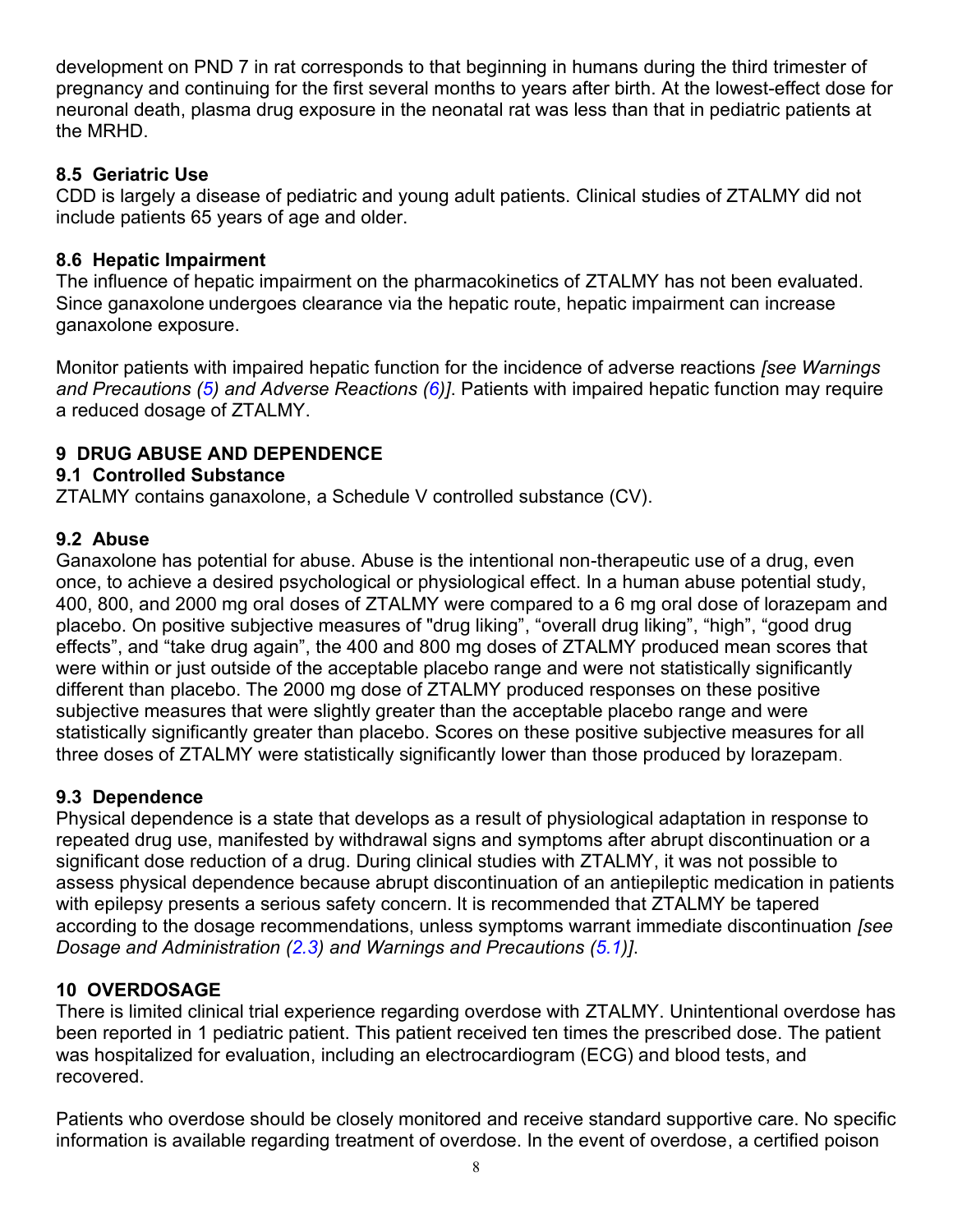<span id="page-8-4"></span>control center should be contacted for updated information on the management of overdose with ZTALMY.

# <span id="page-8-0"></span>**11 DESCRIPTION**

ZTALMY (ganaxolone) oral suspension contains ganaxolone, a neuroactive steroid gammaaminobutyric acid A (GABAA) receptor positive modulator. Ganaxolone (1-[(3R, 5S, 8R, 9S, 10S, 13S, 14S, 17S)-3-hydroxy-3, 10, 13-trimethyl-1, 2, 4, 5, 6, 7, 8, 9, 11, 12, 14, 15, 16, 17 tetradecahydrocyclopenta[a]phenanthren-17-yl]ethanone) is a methyl-substituted (at the 3ß position) analog of the endogenous neurosteroid allopregnanolone, a derivative of progesterone. Its empirical formula is  $C_{22}H_{36}O_2$ , and the molecular weight is 332.53 g/mol. The chemical structure is:



Ganaxolone is a white to off-white crystalline powder that only exists in one crystal form and has low Ganaxoloneaqueous solubility.

ZTALMY is an oral suspension of ganaxolone. Each mL of oral suspension contains 50 mg of ganaxolone. Inactive ingredients include artificial cherry flavor, citric acid, hypromellose, methylparaben, polyvinyl alcohol, propylparaben, purified water, simethicone emulsion, sodium benzoate, sodium citrate, sodium lauryl sulfate, and sucralose.

# <span id="page-8-1"></span>**12 CLINICAL PHARMACOLOGY**

# <span id="page-8-2"></span>**12.1 Mechanism of Action**

The precise mechanism by which ganaxolone exerts its therapeutic effects in the treatment of seizures associated with CDD is unknown, but its anticonvulsant effects are thought to result from positive allosteric modulation of the gamma-aminobutyric acid type A (GABAA) receptor in the CNS.

# **12.2 Pharmacodynamics**

There are no relevant data on the pharmacodynamic effects of ganaxolone.

# <span id="page-8-3"></span>**12.3 Pharmacokinetics**

# Absorption

Following oral administration of ZTALMY, ganaxolone is absorbed with a time to maximum plasma concentration (Tmax) of 2 to 3 hours.

# *Effect of Food*

When ZTALMY was administered with a high-fat meal, the C<sub>max</sub> and AUC increased by 3- and 2-fold, respectively, when compared to administration under fasted conditions. ZTALMY was administered with food in the clinical efficacy study, Study 1 *[see Dosage and Administration ([2.1](#page-1-4))]*. The efficacy of ZTALMY when administered in the fasted state is unknown.

# **Distribution**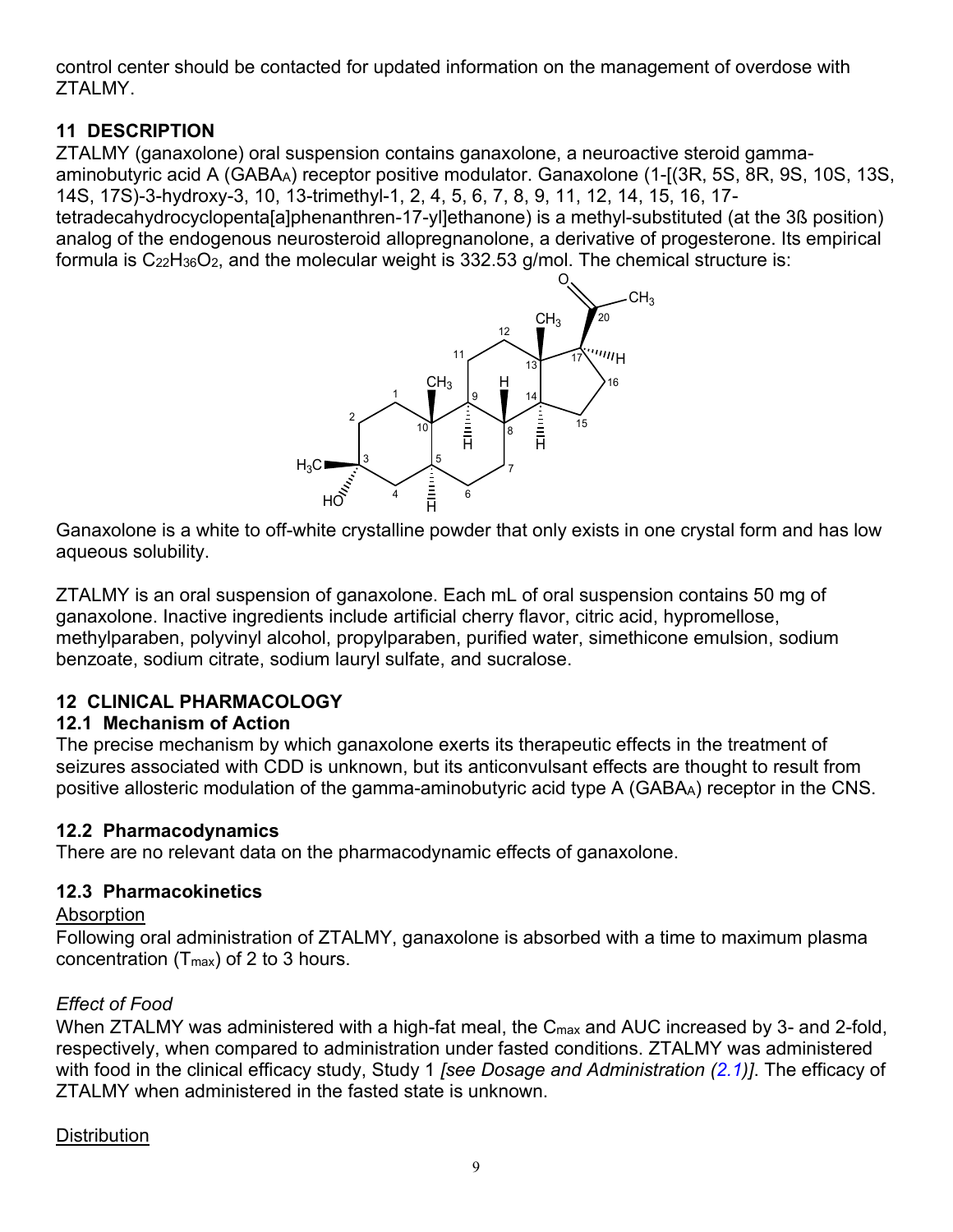Ganaxolone is approximately 99% protein-bound in serum.

## **Elimination**

The terminal half-life for ganaxolone is 34 hours.

### *Metabolism*

Ganaxolone is metabolized by CYP3A4/5, CYP2B6, CYP2C19, and CYP2D6.

### *Excretion*

Following a single oral dose of 300 mg [ $^{14}$ C]-ganaxolone to healthy male subjects, 55% of the total radioactivity was recovered in feces (2% as unchanged ganaxolone) and 18% of the total radioactivity dose was recovered in urine (undetected as unchanged ganaxolone).

## Specific Populations

Age, sex, and race are not expected to have a clinically-relevant effect on ganaxolone pharmacokinetics, after accounting for body weight.

## *Pediatric Patients*

After accounting for body weight, the observed pharmacokinetic exposures in patients in Study 1 *[see Clinical Studies ([14\)](#page-10-3)]* were comparable across the age groups 2 to less than 6 years of age (n=45), 6 to less than 12 years of age (n=28), and 12 to less than 18 years of age (n=16).

## *Patients with Renal Impairment*

The influence of renal impairment on the pharmacokinetics of ganaxolone has not been studied; however, renal excretion is a minor pathway in the elimination of ganaxolone. Therefore, renal impairment is unlikely to result in clinically significant increases in ganaxolone exposures.

### *Patients with Hepatic Impairment*

The influence of hepatic impairment on the pharmacokinetics of ganaxolone has not been studied. Since ganaxolone undergoes clearance via the hepatic route, hepatic impairment is likely to increase ganaxolone exposures *[see Use in Specific Populations [\(8.6\)](#page-7-7)]*.

### Drug Interaction Studies

### *In Vitro Studies*

### Enzymes

Ganaxolone is not an inhibitor of CYP1A2, CYP2B6, CYP2C8, CYP2C9, CYP2C19, CYP2D6, or CYP3A4/5 at clinically relevant concentrations. Ganaxolone is not an inducer of CYP1A2, CYP2B6, or CYP3A4/5 at clinically relevant concentrations.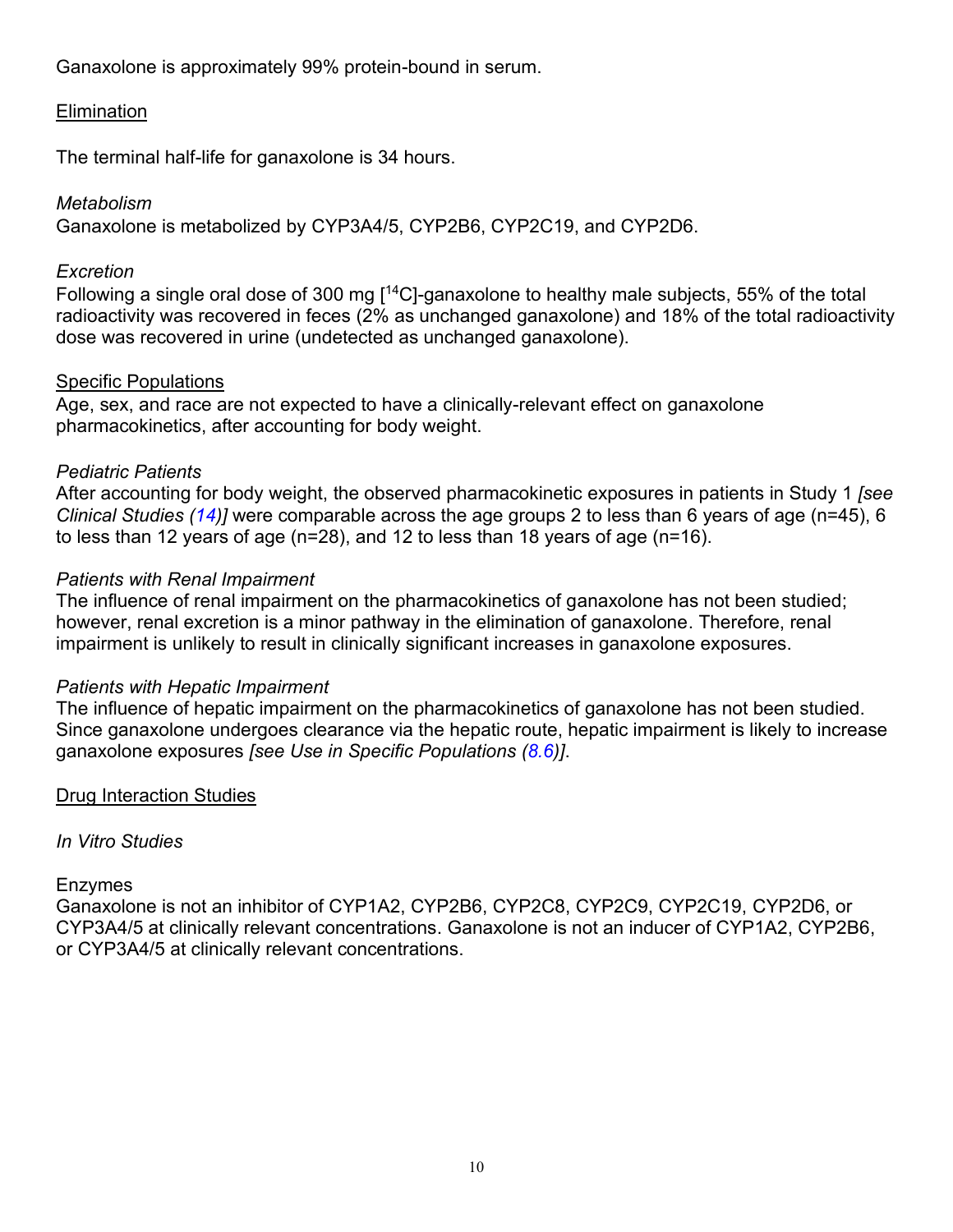# <span id="page-10-3"></span>**Transporters**

Ganaxolone does not inhibit BCRP, P-gp, MATE1, MATE2-K, OAT1, OAT3, OCT1, OCT2, OATP1B1, OATP1B3, or BSEP at clinically relevant concentrations. Ganaxolone is not a substrate of BCRP, P-gp, OCT1, OCT2, OATP1B1, or OATP1B3 at clinically relevant concentrations.

# *In Vivo Studies*

## *CYP3A4 Inducers*

Coadministration of ZTALMY with rifampin, a strong inducer of CYP2C19 and CYP3A4, and a moderate inducer of CYP2B6, decreased the ganaxolone C<sub>max</sub> and AUC by 57% and 68%, respectively, in healthy subjects *[see Drug Interactions ([7.1](#page-4-2))]*. No dedicated drug-interaction studies were conducted with moderate or weak CYP3A4 inducers.

### *CYP3A4 Inhibitors*

Coadministration of ZTALMY with itraconazole, a strong CYP3A4 inhibitor, increased the ganaxolone AUC by 17% in healthy subjects (the  $C_{\text{max}}$  was unchanged). The changes in ganaxolone exposures when coadministered with strong, moderate, or weak CYP3A4 inhibitors are not expected to be clinically significant.

### *CYP3A4 substrates*

Coadministration of ganaxolone at steady state (400 mg twice daily; 0.44 times the maximum recommended dosage) with midazolam, a sensitive CYP3A4 substrate, did not result in clinically relevant changes in exposures of the substrate in healthy subjects.

# <span id="page-10-0"></span>**13 NONCLINICAL TOXICOLOGY**

# <span id="page-10-1"></span>**13.1 Carcinogenesis, Mutagenesis, Impairment of Fertility**

### **Carcinogenesis**

No carcinogenicity studies have been conducted with ganaxolone.

### **Mutagenesis**

Ganaxolone was negative for genotoxicity in in vitro (Ames and mouse lymphoma) and in vivo (rat bone marrow micronucleus) assays. The major circulating human metabolite, oxy-dehydroganaxolone, was negative for mutagenicity in the in vitro Ames assay but positive for clastogenicity in an in vitro mammalian chromosomal aberration test in human peripheral blood lymphocytes.

### Impairment of Fertility

Oral administration of ganaxolone (0, 10, 20 or 40 mg/kg/day) to male and female rats prior to and throughout mating and continuing in females during early gestation resulted in alterations in estrous cyclicity at the high dose. There were no effects on spermatogenesis, reproductive performance and fertility, or early embryonic development. The highest dose tested (40 mg/kg/day) was associated with plasma exposures (AUC) less than that in adult humans at the maximum recommended human dose of 1800 mg.

### <span id="page-10-2"></span>**14 CLINICAL STUDIES**

The effectiveness of ZTALMY for the treatment of seizures associated with CDD in patients 2 years of age and older was established in a single, double-blind, randomized, placebo-controlled study in patients 2 to 19 years of age (Study 1, NCT03572933).

Patients enrolled in Study 1 (N=50 for ZTALMY; N=51 for placebo) had molecular confirmation of a pathogenic or likely pathogenic mutation in the CDKL5 gene, seizures inadequately controlled by at least 2 previous treatment regimens, and a minimum of 16 major motor seizures (i.e., bilateral tonic,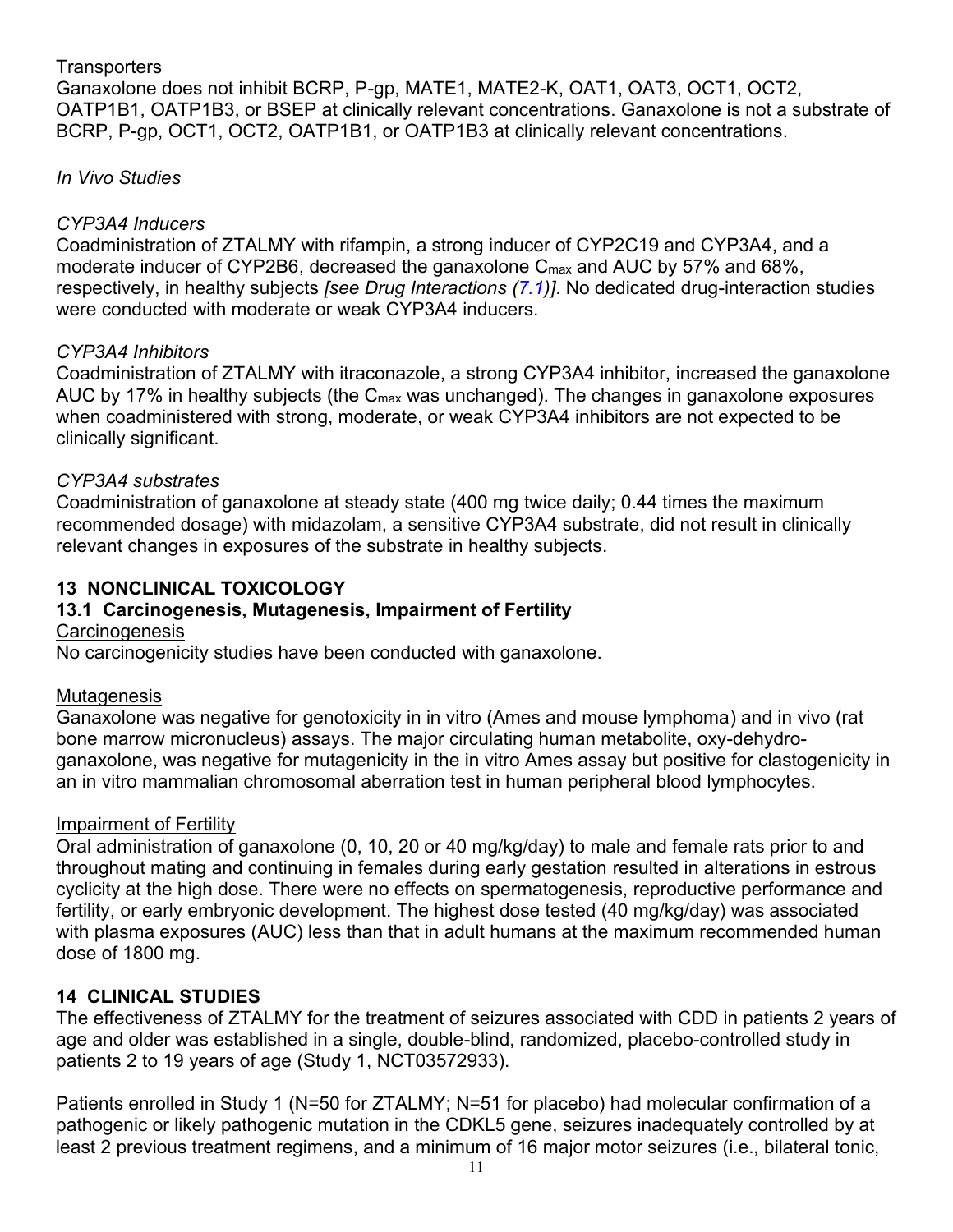<span id="page-11-0"></span>generalized tonic-clonic, bilateral clonic, atonic, focal to bilateral tonic-clonic) per 28 days during a retrospective 2-month period prior to screening.

Patients were randomized in a 1:1 ratio to receive either ZTALMY or placebo. Following a 21-day titration period, patients in the ZTALMY arm weighing 28 kg or less received a maintenance dosage of 21 mg/kg three times daily (with a maximum daily dose of 1800 mg) while patients in the ZTALMY arm weighing more than 28 kg received a maintenance dosage of 600 mg three times daily *[see Dosage and Administration ([2.1](#page-1-4))].*

Ninety-six percent of patients were taking between 1 to 4 concomitant AEDs. The most frequently used concomitant AEDs (in at least 20% of patients) were valproate (42%), levetiracetam (32%), clobazam (29%), and vigabatrin (24%).

The primary efficacy endpoint was the percentage change in the 28-day frequency of major motor seizures (defined similarly as in the 2-month period prior to screening) from a 6-week prospective baseline phase during the 17-week double-blind phase. Patients treated with ZTALMY had a significantly greater reduction in the 28-day frequency of major motor seizures compared to patients receiving placebo (see [Table 5](#page-11-0)).

### **Table 5 Change in Frequency of Major Motor Seizures per 28 days in Patients with CDD (Study 1)**

| <b>Frequency of Major Motor Seizures</b><br>(per 28 days) | <b>Placebo</b><br>$(N=51)$ | <b>ZTALMY</b><br>$(N=49)$ |
|-----------------------------------------------------------|----------------------------|---------------------------|
| Prospective Baseline Phase Median Seizure Frequency       | 49                         | 54                        |
| Median Percent Change from Baseline During Treatment      | -7                         | -31                       |
| p-value compared to placebo <sup>a</sup>                  |                            | 0.0036                    |

<sup>a</sup>Obtained from a Wilcoxon rank-sum test

[Figure 1](#page-12-4) displays the percentage of patients by category of reduction from baseline in the 28-day frequency of major motor seizures during the 17-week double-blind phase.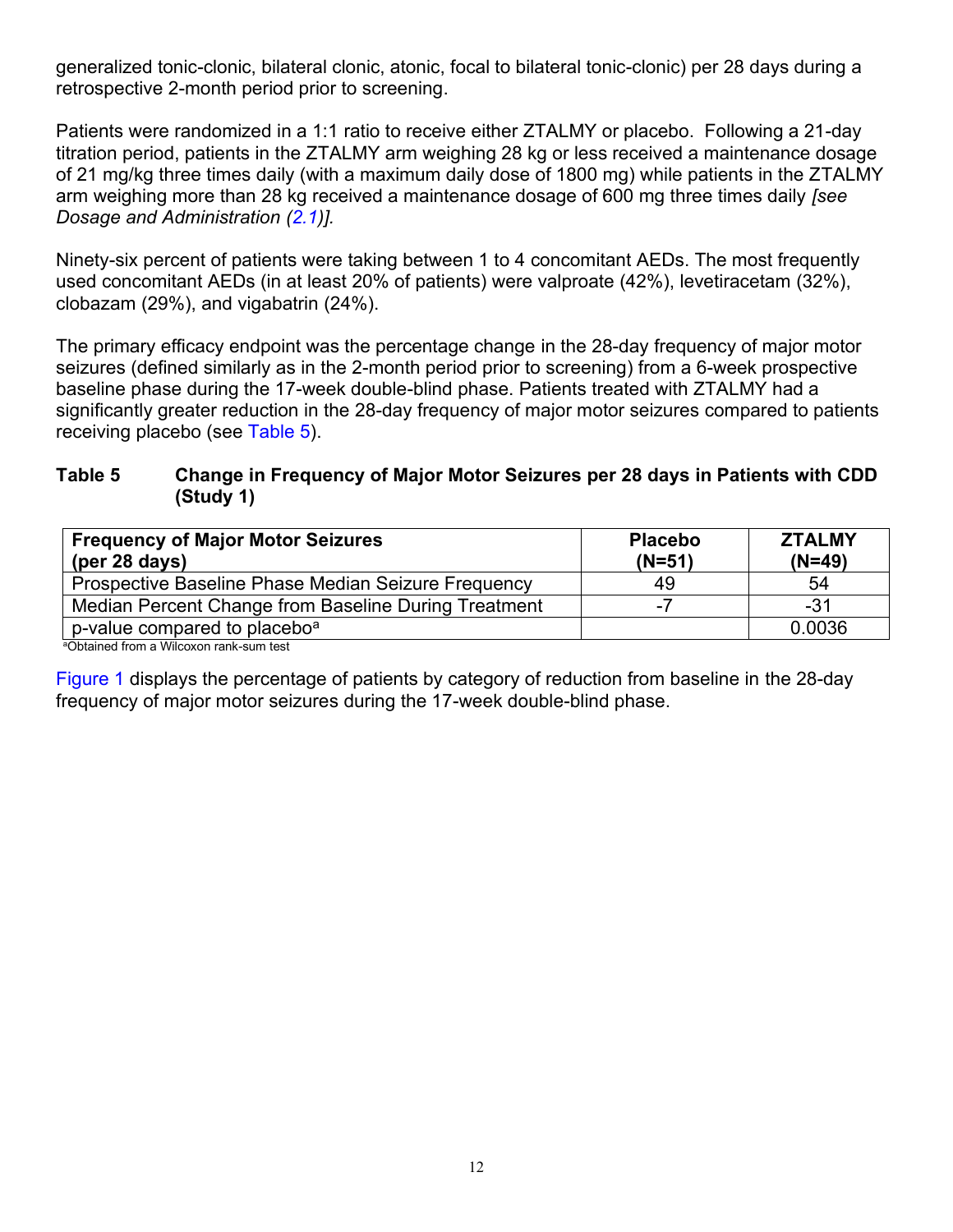<span id="page-12-4"></span>**Figure 1 Proportion of Patients by Category of Seizure Response for ZTALMY and Placebo in Patients with CDD (Study 1)**



### <span id="page-12-1"></span>**16 HOW SUPPLIED/STORAGE AND HANDLING**

### <span id="page-12-2"></span>**16.1 How Supplied**

ZTALMY (ganaxolone) oral suspension (50 mg/mL) is a cherry flavored white to off-white suspension supplied in a 4 fl. oz (135 mL) round natural high density polyethylene (HDPE) bottle with a propylene child-resistant cap containing 110 mL of ZTALMY oral suspension.

ZTALMY is packaged in a carton with 1 bottle (NDC 81583-100-01) or in a carton with 5 bottles (NDC 81583-100-05).

### <span id="page-12-3"></span>**16.2 Storage and Handling**

Store ZTALMY in its original bottle in an upright position, 15°C to 30°C (59°F to 86°F). Keep the cap tightly closed. Use within 30 days of first opening the bottle then discard any remainder.

# <span id="page-12-0"></span>**17 PATIENT COUNSELING INFORMATION**

Advise the patient to read the FDA-approved patient labeling (Medication Guide and Instructions for Use).

### Somnolence and Sedation

Caution patients about operating hazardous machinery, including motor vehicles, until they are reasonably certain that ZTALMY does not affect them adversely (e.g., impair judgment, thinking, or motor skills) *[see Warnings and Precautions [\(5.1\)](#page-2-6)]*.